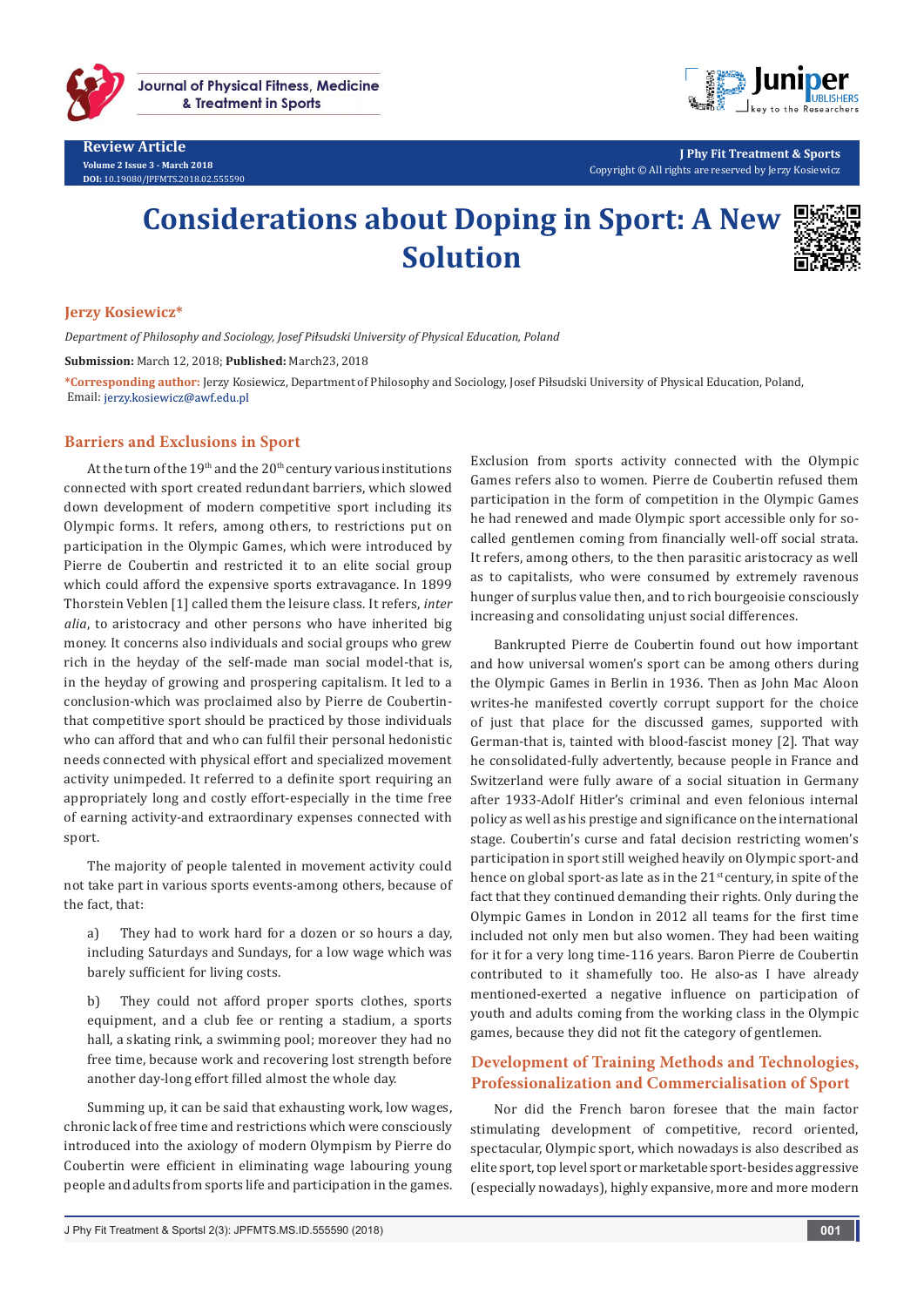economy as well as more and more refined training methods (which inhumanely exploit and deform a human organism), would be its professionalization. Its aftermath-that is, a result of Pierre de Coubertin's nonsensical restrictions were decisions of his successors in the position of the International Olympic Committee's chairperson until the times of Avery Brundage and including him, who eliminated and excluded professional athletes from the Olympic games, while professionalization (or covert professionalization, like in the so-called socialist countries), similarly as increasing commercialization of sportwere major factors contributing to a qualitative leap in sport, to heightening the level of sports achievements in general and to making spectacular and simultaneously competitive sports more attractive. Nowadays it refers mainly to competitive sport; record oriented sport, professional sport, spectacular sport, Olympic sport, top level sport, elite sport or marketable sport.

In the times of promoting amateur sports in the Olympic Games the commercialization of sport used to be commonly condemned. It referred also to the other abovementioned forms of sport. It was emphasized that the discussed commercialization is some shameful and blameworthy fetish of our modern times, which diminishes or even compromises the significance of sport, its supposed autotelic values appearing only during the Olympic Games. When it turned out that the Olympic games-and other competitions of global importance-are too expensive and donations from budgets of particular states are insufficient, rich sponsors (and others with sufficient resources), who, thanks to their costly donations, could also increase and broaden the range of advertising and their companies' offer as well as increase their profits, started to be invited for close cooperation. It was one of the reasons why it was possible to intensify investments in the abovementioned forms of sport significantly that is, enrich and modernize its infrastructure, optimize research, provide production of better and more expensive equipment, increase athletes' and coaches' remunerations significantly, invest more money in staff taking care of excellent teams and outstanding athletes. The superior aim was-and still is-to make spectacles more attractive, increase viewership of sports events as well as to inspire new advertisers and to encourage longstanding ones for further activity, which significantly increase sports budgets enabling intensification of various investments qualitatively strengthening various ultramodern athletic infrastructures.

A negative attitude towards commercialization of sportwhich was supposed to be its shameful malady-and a negative evaluation of its professionalization, which was to lead to its degeneration, changing competition into its own caricature and athletes into regrettable clowns-considerably slowed down development of competitive sport, record oriented sport, professional sport, spectacular sport, Olympic sport, top level sport, elite sport or marketable sport. Hosting cities and governments of particular states were-according to the IOC's opinion-the only subjects to bear the costs of holding the games. That view was radically changed during Antonio Samaranch's presidency and thanks to him. He made the committee which was directed by him a company in the strictly business sense too. He strove for the highest possible and all-embracing income for his institution. The optimization of income, besides sports competition, became-and still is-the main aim of the IOC's activity.

#### **Factors Facilitating Development of Sport**

Nowadays we witness an unprecedented period of fantastic development and full bloom of the abovementioned forms of sports as well as of broadening and increasing its reception and attractiveness. The view about its deepening crisis is outmoded and archaic and it smells exaggerated attachment to:

a) Coubertin's and Brundage's idea of supposedly autotelic character of competitive sport, record oriented sport, professional sport, spectacular sport, Olympic sport, top level sport, elite sport or marketable sport. The abovementioned forms of activity what is only too obvious do not include and do not support such a value as the highest one. Sports activity which is required in their field is not an aim in itself at all; it is an instrumental value making it possible to achieve a variously understood sports success of praxeological (effectively-oriented, after Tadeusz Kotarbiński 1982) and pragmatic (bringing a relativistically conceived benefit and utility, after William James [3]) character.

b) Assumptions of Marxism or Marxism-leaning Catholic personalism, especially according to Emmanuel Mounier's and partly Jacques Maritain's interpretation, pointing out that intense professional activity reifies, depersonalizes that is, deforms a human individual's personality and, as a consequence, alienates and dehumanizes, makes a human being an individual involved only in horizontal (that is, social and material) relations and not in spiritual relations: vertical ones, oriented towards God and developing a person [4-6].

The abovementioned contemporary forms of professional sport similarly as other manifestations of professional activity are saturated with a subject's reified dependency on an employer, who appoints tasks and expects demanded and relevant (to the proposed remuneration) effects of activity (the subject undergoes obvious reification in that case). It is a normal and common dependency, because it concerns all people undertaking work: doctors, nurses, paramedics, politicians, firemen, guards, teachers, clerks, policemen, coaches or masseurs. These types of relations are not a proof of any dehumanization or alienation. In spite of that, some individual deviations or pathologies are possible in those forms of professional activity similarly as, for example, in family relations or among priests, but they are not binding norms as they were in the case of the optimal and common exploitation of an employee in the times of the 19<sup>th</sup> century capitalism.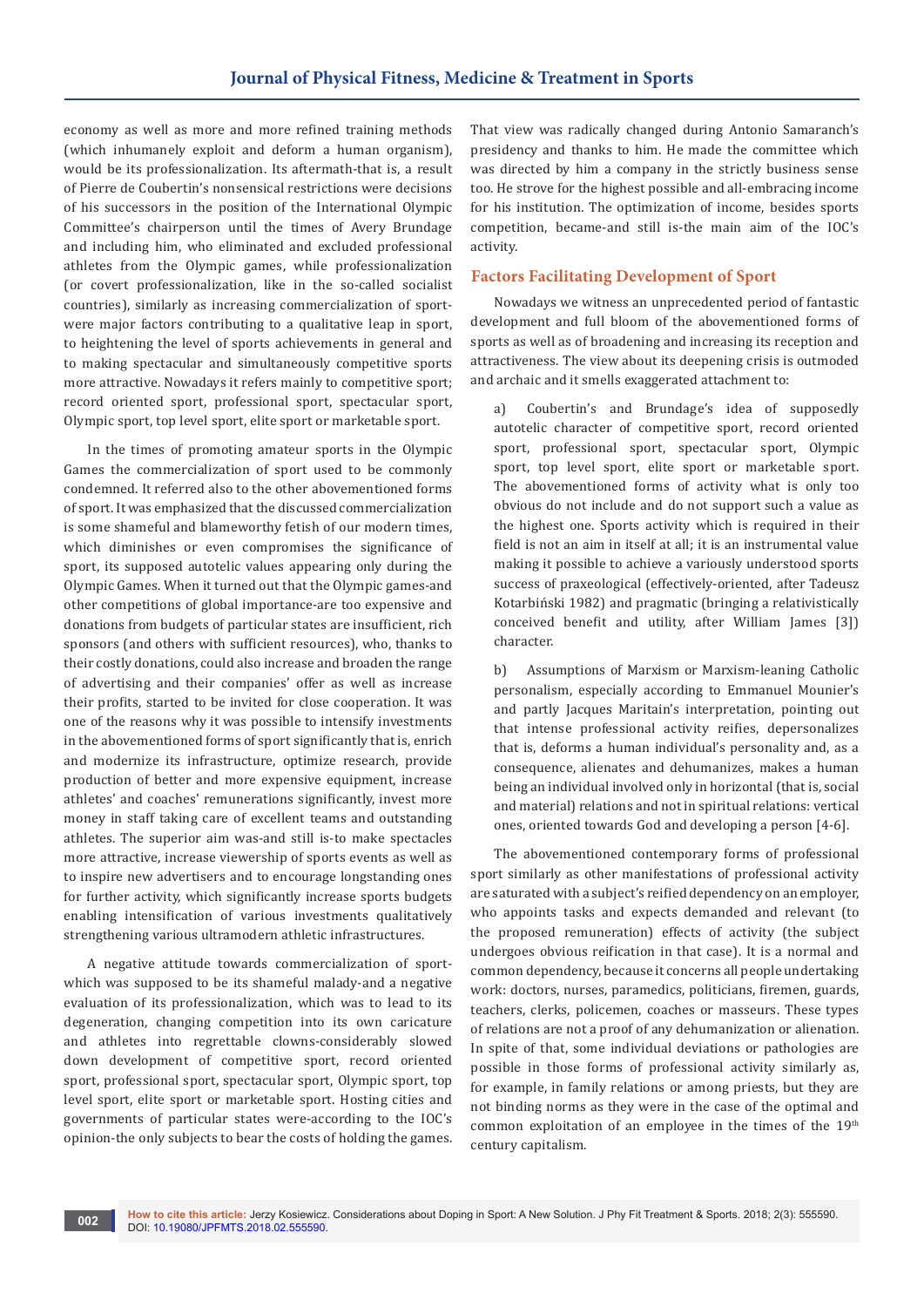## **Journal of Physical Fitness, Medicine & Treatment in Sports**

 Of course, in the abovementioned forms of sport there are various deformations, aberrations, deviations and social pathologies. However, they do not reflect the magnitude of manifestations of social pathologies, deviations and deformations appearing out of sport proportionally. Breaking regulations of the Penal Code, the Civil Code and the Administrative Procedure Code among persons connected with sport is significantly less frequent than in society as such. For example, drug addiction or other criminogenic behaviours are present to a much smaller degree. Murders, kidnappings or theft are rather absent. Athletes and the connected milieu focus on striving for a broadly understood sporting success. A big problem is constituted by gambling, which is, however, imposed by a nonsport mafia milieu and brings criminals from outside of sport enormous profits. Some of the abovementioned restrictions which appeared in sport stopped its development in the past. Nowadays it is slowed down first of all by a negative attitude to various forms of doping such as pharmacological doping, genetic doping or doping connected with blood transfusions [7-11]. It is possible to distinguish several main factors advantageous for development of sport:

a) Proper individual or team qualities of an athlete or athletes: physical, mental and relational ones,

b) Sports training more and more enriched with new technical solutions and methods, requiring huge sacrifices,

c) Highly developed technology, which is applied, among others, for production of sport suits, facilities and equipmentfor example, bicycles, motorcycles and cars, and of modern sports infrastructure, which requires almost billion-dollar expenditures.

d) Highly effective and attractive commercialization of sport.

## **Sport Doping as a Necessary Stimulator of Sport Development**

Probably one of the last besides professionalization and the abovementioned commercialization and technologization attempts at accelerating development of sport will be abolition of a ban on sport doping by sports authorities and penal codes in several countries. Its negation has mainly irrational, baseless and mythologized that is, mythical foundations of secular character. It inevitably leads to coming into being of a "grey area" of doping, what has already resulted in tragic deaths of young cyclists (for example, of Joachima Halupczok), shortened lives of, among others, former Bulgarian, Turkish or Soviet weightlifters or painful lasting medical complications e.g., of hormonal character or concerning a liverat an advanced age.

It is said that inevitable harmfulness of forbidden doping or undermining the principle of equal chances supposedly valid in sport resulting from using doping are also myths (but myths of secular character). The aim of activity in competitive sport, record oriented sport, professional sport, spectacular sport,

Olympic sport, top level sport, elite sport or marketable sport especially in the time of preparations is increasing one's own chances in confrontation with rivals as much as it is possible. It is achieved thanks to, among others, innovatory coaching methods which have not been disclosed yet, purchasing the best athletes, employing the most excellent coaches, introduction of the newest and the most expensive technological solutions which are unaffordable for other teams. Application of sport doping which is forbidden nowadays, but which be probably permitted in the futures going to contribute not only to possible and maybe radical increase of chances of competing athletes and teams, but also to development of particular sports.

Statements about high harmfulness of doping e.g., of pharmacological doping -which are presented in papers and during conferences, are also a myth. There is no certainty regarding that issue. In that case we have at most to do with a working hypothesis, because there has not been done any empirical research concerning using doping by children (and it will probably never happen), which could affirm or falsify that myth and we have to do with a metaphysical supposition. Abolition of a ban on doping implies also necessary and competent medical care pharmacological one as well as that provided by doctors fostering optimization of sports results and simultaneously neutralizing its harmful influence. That type of doping is going to significantly contribute not only to further substantial progress in sports results, but also to significant increase in interest in and attractiveness of sports spectacles and to considerable intensification of financial investment. It means that its skilful use is going to release considerable capacity, endurance and proficiency potentials which have not been used yet. They are going to be objectivised without any harm for health that is, without physical injuries which now are caused by excessively exploitative modern sports training. Nowadays correctly used doping contains the greatest reserves for sports development, which is not only possible, but also necessary. A ban on doping must be abolished and it will certainly be. The sooner it happens, the better it is for sport.

Presently that ban is an anachronistic relict, similarly as the fair play principle, which is sometimes still conceived in a strange and mistaken way as the highest value in contemporary and Olympic sport [12,13]. In sport in its forms which are considered in this paper all normative ethical systems are, at most, of secondary or tertiary importance in relation to rules of a particular discipline. Those rules and not variously (pluralistically, subjectivistically, relationally, relativistically, discretionarily or panthareisticallyas fluent and changeable) conceived demands of normative ethics (including fair play values) determine principles of conduct during sports competition, including Olympic agon [14]. Each institutionalized sport must be legally approved (together with its regulations) that is, registered together with particular institutions which are connected with it and professions which are planned by it by proper National Court Registers.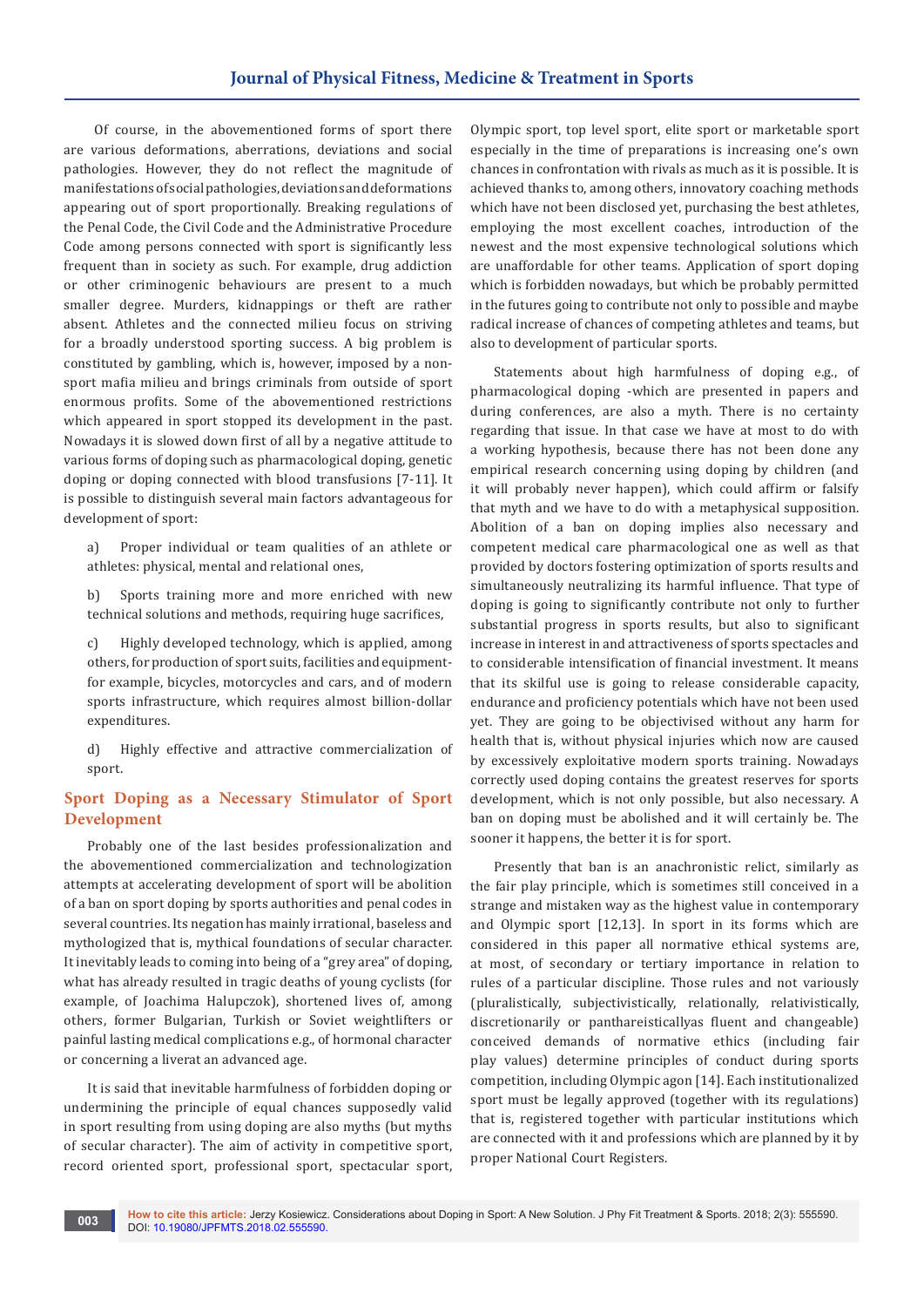Pharmacological institutions are going to optimize doping in the qualitative sense and, taking into account their own reputation and possible enormous profits, compete in creation and providing proper (that is, tested) doping substances, similarly as they do in the case of drugs which are necessary in pharmacological therapies applied by doctors. The supply of defective or just harmful substances on the market is going (what is obvious) similarly as in the case of other past and possible pharmacological cases to result in serious legal sanctions, which can even ruin pharmacological producers, provided for by regulations of the Penal Code, the Civil Code and the Administrative Procedure Code of a given country which has registered that substance, a country where a harm has been done or a country a harmed athlete comes from. A similar responsibility is going to rest with hospitals and surgeons who will decide for an operation connected with genetic engineering doping as well as with those hospitals and doctors who will make, for example, unfortunate blood transfusion [9,11]. The abovementioned cases are going to be connected with the same legal consequences as in the case of a defective plastic surgery.

The existing anti-doping institutions, such as the World Anti-Doping Agency, the American Anti-Doping Agency as well as other anti-doping commissions and the connected ultramodern laboratories, are going to change their professional profile radically. They will not prosecute athletes who use doping anymore. They will hunt down unfair producers and distributors as well as other bidders of various forms of doping, because they will examine content of doping substances placed on the market and, if it is possible, issue permissions for selling and distributing them. They will also examine, certainly more thoroughly, athletes themselves that is, their organisms in order to find possibly harmful elements and aspects of applied doping. Legal and financial penalization will, first of all, concern unfair producers and other bidders of doping dangerous for health. Financial penalization will especially take the form of compensations paid athletes whose health has been put at risk. Hence potential wrongdoers will be hunted not only by public and transnational institutions examining content of offered doping substances, but also by athletes themselves and their employers, because they will be interested in the highest possible quality of offers and services from the field of doping and if necessary in the highest possible restitution more than anyone else.

Such a solution can lead not only to optimal eradication of harmful effects of doping, but also to a further progress in sporting results and to making sports spectacles more attractive and profitable. It requires introduction of proper legal regulations, what sooner or later will indubitably be made. Initiation of such changes will result in avalanche (concerning all possible legal subjects) and universal legalization of doping. Doping is the future of sport and the presented text is also a form of encouragement for its development, controlling its quality and supporting pro-doping attitudes. Nowadays doping can be divided into the following forms:

a) When it is incompetently prepared, badly chosen and incorrectly applied, it is irreparably harmful for the organism;

b) When it is correctly chosen, prepared and applied, it stimulates the human organism without causing its present or future dysfunctions for challenges connected with breaking new records.

An example of the second is situation is provided by doping used by a remarkable cyclist Luis Armstrong, who led his ailing organism exhausted by fighting cancer to the greatest successes in history of contemporary cycling without any further damage to health. It refers also to covert doping in the form of antiasthmatic drugs which was successfully tested during at least two last winter Olympic Games in 2010 and 2014 and in the winter season 2016/2017 it was overdosed by Norwegian female and male ski runners (over dosed that is, unlawfully applied).

Verner Moller points out that the most common argument against doping substances are their supposed anti-health qualities, whereas as he writes sugars, salts, vitamins or minerals which are included in them have a positive effect on the human organism [15]. It obviously undermines legitimacy of an orthodoxy negative (mythical) attitude to doping. It has also turned out that (the abovementioned) supposed doping or covert doping based on anti-asthmatic drugs does not have a negative effect on the human organism too (similarly as doping substances used by Luis Armstrong). V Moller emphasized also that the final definition deciding what is doping and what is not doping has not been formulated yet. According to my opinion, such a definition will never take its final shape. He points also out that institution which have been founded for this purpose cannot conduct a coherent, consistent, logical campaign and provide it with a suitable justification.

*Nota bene*, doping has the same meaning, assumption and aim as sports coaching that is, using abilities or reserves included in the human organism to the maximal degree. It can contribute to sporting successes in another way than excessive increase in training load. Considerations on harmfulness of forbidden doping in the context of intense and devastating training and sporting exploitation of young organisms of athletes practicing competitive, record oriented, spectacular or Olympic sport have an undercurrent of false altruism and hypocritical care [16].

a) By 1914 realization of the Olympic idea had consumed a great part of Pierre de Coubertin's huge fortune. The First Word War, unfortunate investments and stock manipulations brought the baron to financial ruin, radical lowering of living standards and a resulting necessity of giving up social work in the International Olympic Committee. Many years later, on the occasion of the  $50<sup>th</sup>$  anniversary of its activity, there was organized fundraising for "Pierre de Coubertin's Fund". Fifty thousand Swiss Francs were collected that way and used for supporting his family. In spite of that, Coubertin's material situation was very difficult. It was the reason why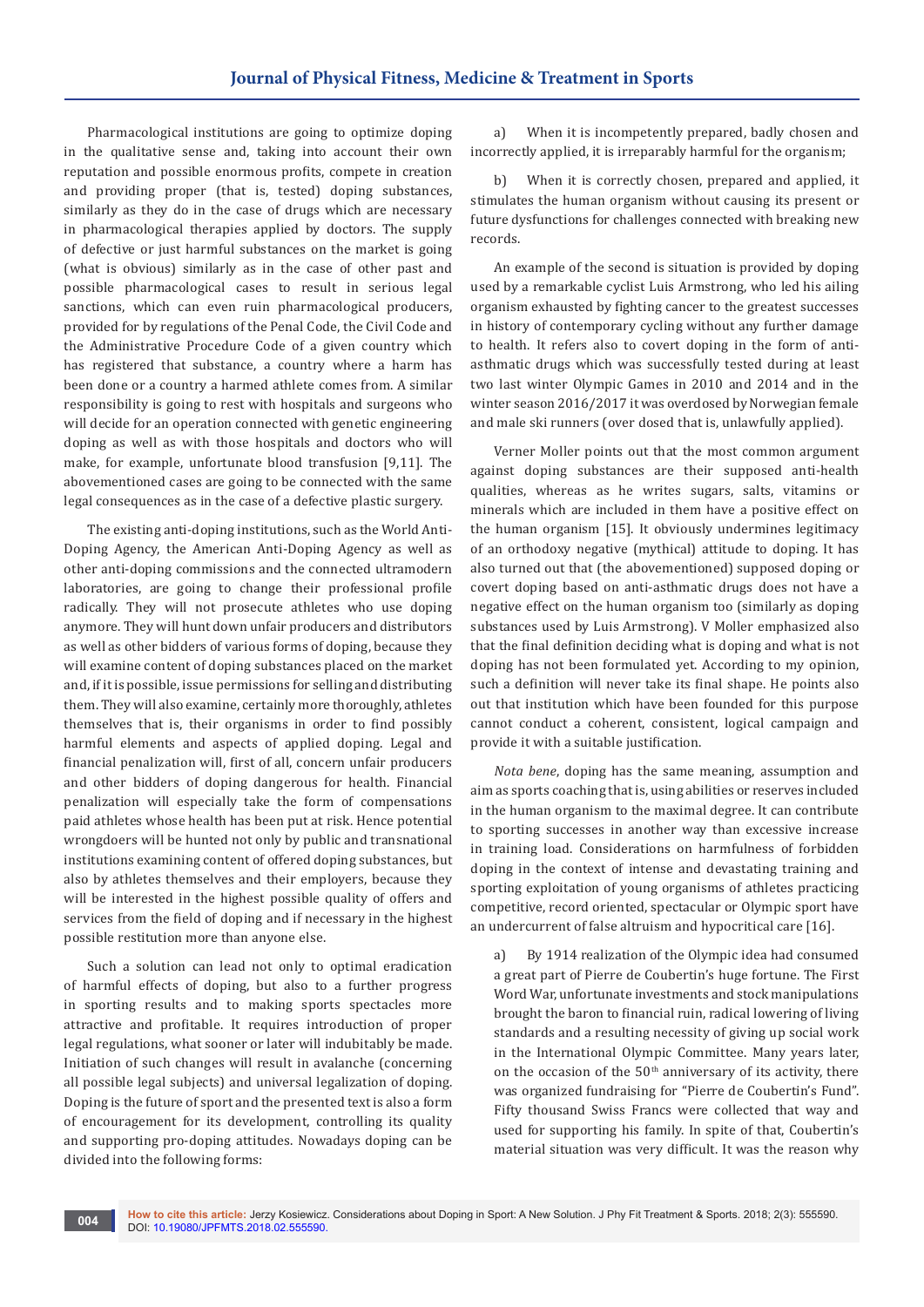he contributed for 14.000 Deutsche Marks to issuing a recommendation concerning publishing of the official IOC's bulletin in Berlin and placing the Olympic Institute there. Unfortunately from the historical viewpoint he permanently coupled universal values of Olympism with the then Nazi ideology. It also exposed his duplicity and moral hypocrisy. He refused athletes the right for remuneration for sporting activity, but he made use of his achievements connected with sport and the Olympic legend to obtain marks for him. At the end of his life striving for guaranteeing his wife's and daughter's livelihood he, among others, applied for getting a chair in the University in Lausanne (sic! In spite of the fact that he was only a bachelor) and for a position of an administrative director of the Suez Company [17] in spite of the fact that he was a "professional" aristocrat.

b) For example, volleyball players and their care providers are aware of health hazards connected with competitive sport and, in spite of that, they continue their careers. Dr. Robert Śmigielskia traumatologist and an othopedist, the director of the medical mission of the Polish Olympic Committee during several Olympic Games maintains, talking about volleyball players from Olympic teams, that "Achilles tendons and ankles are most at risk, then a knee-joint with a quadriceps, a spine, and shoulders. 99.9% of the present basketball stars are going to come to a doctor with their injuries" [18]. He also laments that the most famous athletes are maximally exploited in a way which is too destructive for their organisms and he doubt whether it is profitable "to be a star for money they earn. It is after all too low prices for impaired Achilles tendons, knees and spine after the end of the career". He points out that he has "several patients who are in danger that they will have to use a prosthetic knee or who barely get up from a chair and wonder if it was worth it".

c) Avery Brundage obstinately and consequently following Baron Pierre de Coubertin's example defended the idea of amateurism in the Olympic movement. He was the man who divided athletes, it seemed that finally, into amateur athletes (pure and noble in their intentions, focusing on the nonfinancial essence of sport) and into professional athletes "gladiators" in pursuit of "dough", treating noble, autotelic sports competition in an instrumental way unworthy of an Olympic athlete: as a means of growing wealthy. The latter were treated by him according to his assumptions as secondclass athletes. He forbade them participation in the Olympic Games. A famous event connected with that issue preclusion of an outstanding Austrian Alpine skier Karl Schranz, who without any sanctions had taken part in other most important competitions for amateurs and professionals, from the winter Olympic Games in Sapporo in 1972 had a spectacular and soulless, inhuman and non-humanistic character [19].

d) In the times of the Cold War, before the carnival of *Solidarity* started in Poland and the Berlin Wall was demolished in 1989, competitive, record oriented, spectacular sport had been treated in socialist countries as a form of amateur sport [20]. Athletes from those countries did not get monthly remunerations for practicing sport. They were paid for fictitious full-time jobs in the army, the militia, the mining or the steelmaking industry and in many other production plants. They got there their wages and they dealt only with sport. In the formal sense they were amateurs, who after a supposed day-long work came to practice and (in supposed days off) went to sports camps as well as to competitions. In fact they did nothing but practiced sport on the highest national, European and world level. During the Olympic games, world championships or European championships they vanquished athletes from Western countries that is, real amateurs from Western countries, who, unlike their counterparts from socialist states, really worked and earned a living in non-sport companies and only after day-long drudgery, really tired, started their hard training. They were basically the only athletes meeting requirements of amateurism demanded by various sports organizations until and in the times of Avery Brundage. The abovementioned forms of competition did not allow for participation of professional athletes from Western countries, who like, for example, boxers, hockey players or basketball players achieved a much higher level that their colleagues real amateurs.

Hypocrisy concerning relations amateur - professional was in a given case universal and especially unjust for professionals from Western countries. They were those who were not admitted to international and global amateur competitions including the Olympic games unlike covert professionals (in fact, real professionals) from socialist countries. Authorities of the International Olympic Committee were, of course, aware of that real hypocrisy and of resulting social injustice. It means that they favoured totalitarianism, an anti-democratic socialist system and enslavement of supposed amateurs coming from there. However, it suited them to maintain that solely amateurs come from socialist countries to take part in the games. They supported and continued Coubertin's idea of amateurism, but they did it in an Orwellian context in the form of pseudoamateurism. It was utilized by totalitarian governments of socialist states, which sent professionals in the strict sense of the word to sporting events and paid them for practicing sport as if they were amateurs that is, a pittance; almost nothing in comparison with remunerations of Western professional. Exploitation was in that case absurdly ruthless and soulless (for example as Jerzy Kulej told Polish boxers got 20 USD per person for winning a gold medal during the Olympic games in Tokyo in 1964).It was a downright extreme display of ravenous hunger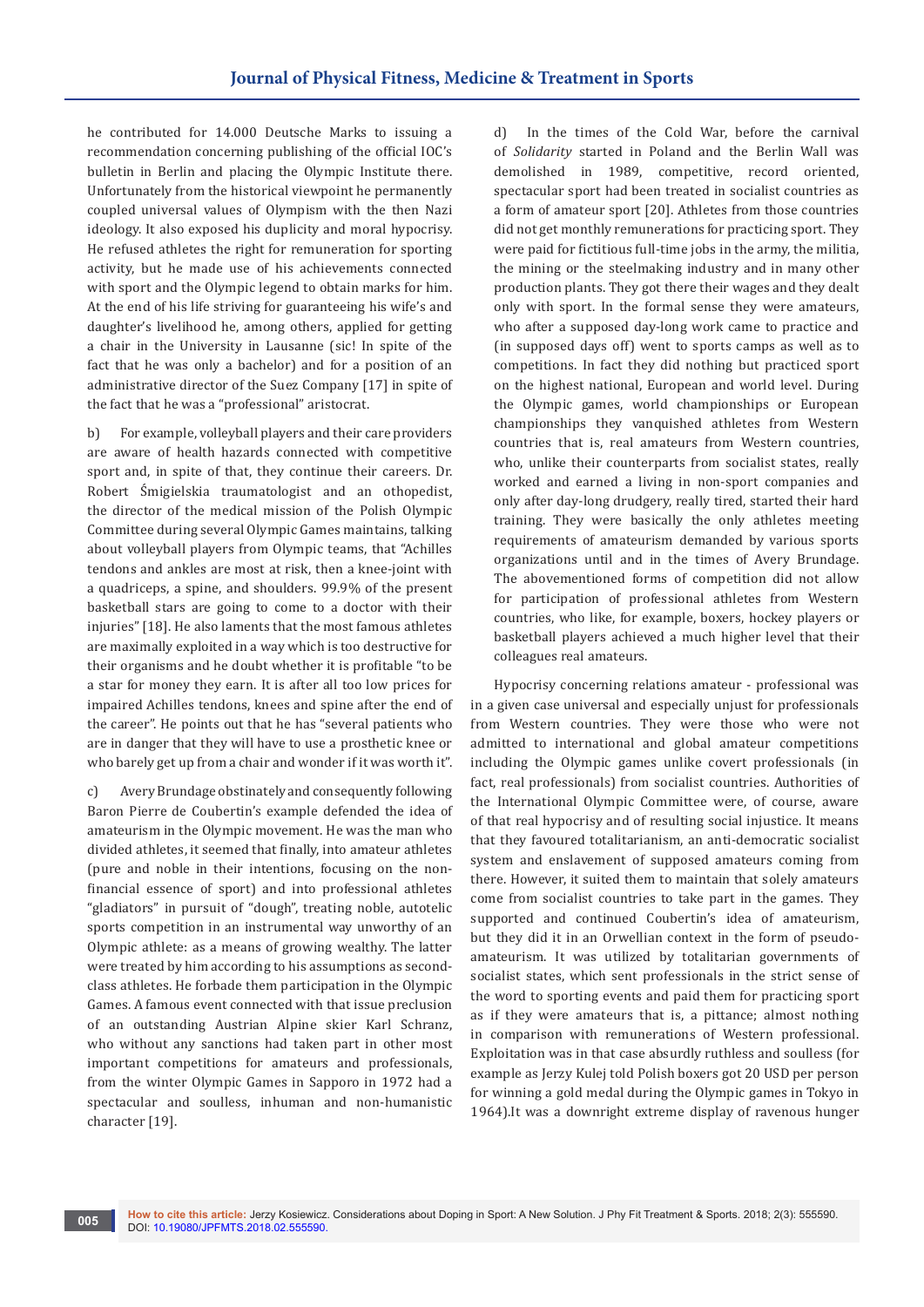for surplus value, a proof of the peak voracity of the government of one of socialist countries.

A statement by Artur Pasko is worth adding. He wrote that at the beginning of the 1970s "Polish athletes won competitions of the highest repute, during the Olympic games, world championships and European championships. They achieved a high level in various sports. Officially they were amateurs, but in fact their status was disputable. In the West they were called "state amateurs" that is, the state provided them a livelihood. Officially they worked in production plants; in fact they dealt only with sport. On the example of the sport which was the most popular in the country football we see that their financial status, if compared with that of their counterparts from Western countries, was low. An excellent player of "Górnik" Zabrze, Jan Banaś, recalls that for a victory over Manchester City in the final of the Cup Winners Cup Polish players were promised 300 dollars per persons and Englishmen were to get 12 thousand pounds then".

*Nota bene*, when in 1973 I was taking part in at wo-week student tour to England during which we were visiting London (for example, the British Museum for several days) and its surroundings (for example, the royal Windsor Castle, Stratford on Avon including William Shakespeare's house and the Oxford University) and in 1975 (when I took part in a month-and-a-half international student work camp in a Guinness hop farm) one British pound equalled 5 USD. A prize for winning the cup was extremely high then. After having paid each British footballer 60 thousand dollars (that is, 12 thousand pounds) about a million USD in total the authorities of the British club still had a multiple of that sum at their disposal. Polish authorities simply robbed their athletes. They paid those 300 instead of 60 thousand USD per person!!! (p. 256). It is just a good example reliably illustrating moral superiority of socialism over capitalism. Moreover, it is worth pointing out that when it was proposed to sign contracts with athletes, who would include regulation of duties of each party in a form close to the Western model of professionalism, they were described as "a synonym of exploitation of man" [21].

The main aim of such a type of activity as it is pointed out in the main text certainly is not cultivation of any autotelic values, but a variously conceived sporting success. Physical and mental capacities, multi perceptively understood health is in the discussed form of sport only instrumental values. Moral, religious, political, ideological convictions can at most play an additional and secondary role, but only on condition that they have turned out to be useful for the course of competition and realization of its main aim. Legalization of doping is going to make it possible to avoid such situations like in Norwegian crosscountry skiing, where there is present covert pharmacological doping officially sanctioned by international sports unions, antidoping institutions and supported by legislation and Norwegian authorities [22].

Moreover, it is a fact and such a situation will probably last for a long time (maybe forever) that there is a deficit, lack of full knowledge about properties of doping. It refers to its differentiated, positive and negative, influence on a human individual. The latter manifests itself when homemade doping is badly prepared: hastily, without proper laboratory facilities and without adequate testing (what often happens nowadays). It is also more and more often noticed that doping can influence beneficially on human health or in a way which in the end turns out not to be significant if we compare it with harmfulness of super-intense training and increased exploitative fights, matches, races and other forms of competition during a sport season. They cause and fix mental, social and physical destruction of an athlete. They permanently devastate his organism changing it too often in a wreck. I strongly disagree with a ban on doping and especially with justifying it by referring to moral arguments. The issues of using doping according to my opinion should be settled clearly and unequivocally solely by legal norms being in force in particular communities and, in the second place, by regulations of particular sports organization and rules of particular sports. Transparency of legal regulations is indispensable and necessary, because what is not forbidden is permitted.

If doping (or covert doping) is openly banned by law, then it is possible without any controversies of relativistic character to proclaim that an athlete using covert doping or forbidden doping breaks the law and should be subjected to suitable legal procedures, regardless the content of sports directives, regulations and rules. If doping is forbidden only by principles referring to a particular sport, a kind and extent of punishment can be determined by a proper commission of an interested sports club, union, organization or federation. That type of sanctions has also legal character regarding the fact that activity in the field of a definite discipline of competitive sport, record oriented sport, professional sport, spectacular sport, Olympic sport, top level sport, elite sport or marketable sport (and of the connected rules of procedure) must be institutionalized and accepted by a proper court register on the basis of the Administrative Procedure Code which is in force in a given country. Hence, in a sense, we have to do with:

a) Indirect penalization resulting from rules of a definite sports organization, sanctioned by law being in force in a given country that is, by administrative law;

b) A direct sanctions that is, punishment resulting, first of all, from regulations of the penal code like, for example, in Italy or the United States of America. Athletes using doping and persons connected with those operations are treated as criminals on the strength of the penal law.

A possible moral sanction has no significance in that case, because:

a) It is secondary and ancillary in its relation to legal provisions,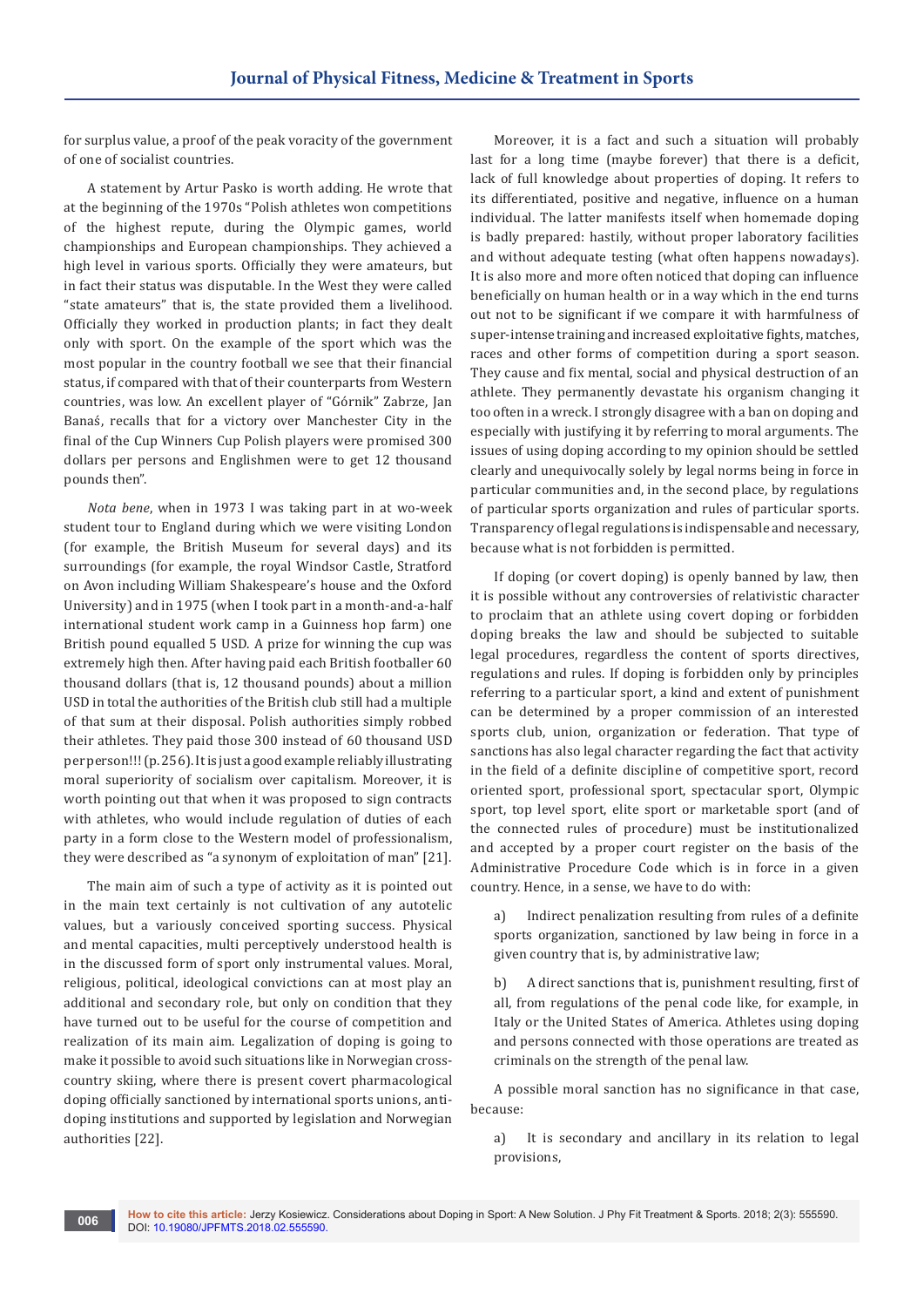b) It results from assumptions of normative ethics, whose character is pluralistic, relativistic, changeable, and fluent [3,14] as well as discretionary (that is, ambiguous), what undermines and neutralizes possible purposefulness and efficiency of its influence (compare the above argument with the content of all parts of a joint publication Sport in the Global Society edited by AJ Schneider [23], and especially with a statement by C Tambourine [24].

There has also appeared an interesting, albeit surprising, conception putting in doubt a necessity of regulating sports activity by law and of using connected penalizations such. It refers to the above mentioned Claudio Tambourine, who points out (and even "believes") that various forms of social activity including sport "have a life of their own and often develop in ways we cannot always judge, at least on first sight, as desirable" [25]. However, I am not of an opinion that Tamburini's rudimentary statement deserves any application especially in the fields of competitive sport, record oriented sport, professional sport, spectacular sport and Olympic sport. National and international sports institutions and various connected athletic competitions should be founded and organized on the basis of the existing legislation.

#### **References**

- 1. [Veblen T \(1971\) The Theory of Leisure Class. PWN, Warszawa, Poland.](https://www.gutenberg.org/files/833/833-h/833-h.htm)
- 2. Mac Aloon JJ (1984) The Great Symbol: Pierre de Coubertin and the Origins and the Modern Olympic Games. University of Chicago Press, USA.
- 3. Kosiewicz J (2016a) Moral Universalism and Pluralism, Relativism and Panthareism. In: Ethical Landscape with Doping in the Background. In J Kosiewicz, Morality and Sport. Międzynarodowe Towarzystwo Nauk Społecznych o Sporcie, Warszawa, Poland, p. 5-49.
- 4. Mounier E (1960a) Two Alienations. In: What Is Personalism? Społeczny Instytut Wydawniczy "Znak", Kraków, poland, pp. 200-209.
- 5. Mounier E (1960b) Perspective, Method, Obligation. In: What Is Personalism? Społeczny Instytut Wydawniczy "Znak", Kraków, Poland, pp. 248-252.
- 6. Maritain J (1965) Individual and Person. In: Philosophy and Sociology of the 20<sup>th</sup> Century. Wiedza Powszechna, Warszawa, Poland, pp. 78-84.
- 7. Miah A (2005) Genetically Modified Athletes. Biomedical Ethics, Gene Doping and Sport. Routledge Taylor & Francis Group, London, UK.
- 8. [Tamburini C, Tonsjorn T \(2005\) Genetic Technology and Sport. Ethical](http://find.lib.uts.edu.au/;jsessionid=8FA396AA7B183D2E133D16D213E5AC33?R=OPAC_b2270235)  [Questions. Routledge, London, UK, pp. 223.](http://find.lib.uts.edu.au/;jsessionid=8FA396AA7B183D2E133D16D213E5AC33?R=OPAC_b2270235)
- 9. [Tamburini C \(2007a\) After Doping: What? The Morality of the Genetic](https://www.cabdirect.org/cabdirect/abstract/20073163452)  [Engineering of Athletes. In WJ Morgan \(Eds.\), Ethics in Sport, Human](https://www.cabdirect.org/cabdirect/abstract/20073163452)  [Kinetics, Champaign 2\(8\): 285-297.](https://www.cabdirect.org/cabdirect/abstract/20073163452)
- 10. [Munthe C \(2010\) Ethical Aspects of Controlling Genetic Doping. In M](https://www.taylorfrancis.com/books/e/9781134293414/chapters/10.4324%2F9780203481646-18)  [Mc Namee \(Eds.\), The Ethics of Sport: A Reader. Routledge Taylor &](https://www.taylorfrancis.com/books/e/9781134293414/chapters/10.4324%2F9780203481646-18)  [Francis Group, London, UK, pp. 194-205.](https://www.taylorfrancis.com/books/e/9781134293414/chapters/10.4324%2F9780203481646-18)
- 11. Browne A (2001) The Ethics of Blood Testing As an Element of Doping Control in Sport. WJ Morgan, KV Meier, AJ Schneider (Eds.) Ethics in Sport. Human Kinetics, pp. 196-204.
- 12. [Kosiewicz J \(2014\) The Ethical and Legal Context of Justifying Anti-](https://www.researchgate.net/publication/286145082_The_Ethical_and_Legal_Context_of_Justifying_Anti-Doping_Attitudes)[Doping Attitudes. Physical Culture and Sport. Studies and Research 66:](https://www.researchgate.net/publication/286145082_The_Ethical_and_Legal_Context_of_Justifying_Anti-Doping_Attitudes)  [75-87.](https://www.researchgate.net/publication/286145082_The_Ethical_and_Legal_Context_of_Justifying_Anti-Doping_Attitudes)
- 13. Kosiewicz J (2016b) [Ethical and Legal Context of Justification of the](https://www.degruyter.com/view/j/pcssr.2014.62.issue-1/pcssr-2014-0011/pcssr-2014-0011.xml)  [Anti-Doping Attitude. In: J. Morality and Sport. Mię](https://www.degruyter.com/view/j/pcssr.2014.62.issue-1/pcssr-2014-0011/pcssr-2014-0011.xml)dzynarodowe [Towarzystwo Nauk Społecznych o Sporcie, Warszawa, Poland 62\(1\):](https://www.degruyter.com/view/j/pcssr.2014.62.issue-1/pcssr-2014-0011/pcssr-2014-0011.xml)  [108-163.](https://www.degruyter.com/view/j/pcssr.2014.62.issue-1/pcssr-2014-0011/pcssr-2014-0011.xml)
- 14. [Kosiewicz J \(2015\) Why Pluralism, Relativism, and Panthareism: An](https://www.researchgate.net/publication/282628186_Why_Pluralism_Relativism_and_Panthareism_An_Ethical_Landscape_with_Sport_in_the_Background)  [Ethical Landscape with Sport in the Background.](https://www.researchgate.net/publication/282628186_Why_Pluralism_Relativism_and_Panthareism_An_Ethical_Landscape_with_Sport_in_the_Background) Physical Culture and [Sport. Studies and Research 62: 48-63.](https://www.researchgate.net/publication/282628186_Why_Pluralism_Relativism_and_Panthareism_An_Ethical_Landscape_with_Sport_in_the_Background)
- 15. Moller V (2010) Legislation of Doping. In: The Ethics of Doping and Anti-Doping. Routledge Taylor & Francis Group, London, UK, pp. 107- 122.
- 16. James W (1911) Pragmatyzm: Dylematy determinizmu. Warszawa, Poland.
- 17. Kosiewicz J (1988) Pierre do Coubertin in the Circle of Olympia and Laokoon. Sport Wyczynowy 7(8): 54-64.
- 18. Iwańczyk R (2011) Śmigielski: Volleyball Players Test the Limits. Gazeta Wyborcza, Poland.
- 19. Kosiewicz J (2004) Dilemmas of Olympic Sport. In: Philosophical Aspects of Competitive Sport. Wydawnictwo BK, Warszawa, Poland, pp. 323-340.
- 20. Kobierecki (2017) Struggle for Political Prestige in Cold War Sports Competition. In Sports War of the Worlds. Wydawnictwo Ibidem, Łódź, Poland, pp. 74-130.
- 21. Pasko A (2012) Competitive Sport in State Politics. Wydawnictwo AVALON, Kraków, Poland.
- 22. [Holm S \(2010\) Doping under Medical Control Conceptually Possible](https://philpapers.org/rec/HOLDUM)  [but Impossible in the World of Professional Sport. In M Mc Namee](https://philpapers.org/rec/HOLDUM)  [\(Eds.\) The Ethics of Sport: A Reader. Routledge Taylor & Francis Group](https://philpapers.org/rec/HOLDUM)  [1\(2\): 135-145.](https://philpapers.org/rec/HOLDUM)
- 23. Schneider AJ, Hong F (2007) Sport in the Global Society. Taylor & Francis Group, London, UK.
- 24. [Tamburini C \(2007b\) Are Doping Sanctions Justified? A Moral](https://shu.rl.talis.com/items/EACDA404-CCA0-9140-77B3-0501E739F82C.html)  [Relativistic View. Taylor & Francis Group 9\(2\): 199-211.](https://shu.rl.talis.com/items/EACDA404-CCA0-9140-77B3-0501E739F82C.html)
- 25. Houlihan B (2008) Sport and Doping. In Sport and Society. Sage Publication, London, UK.